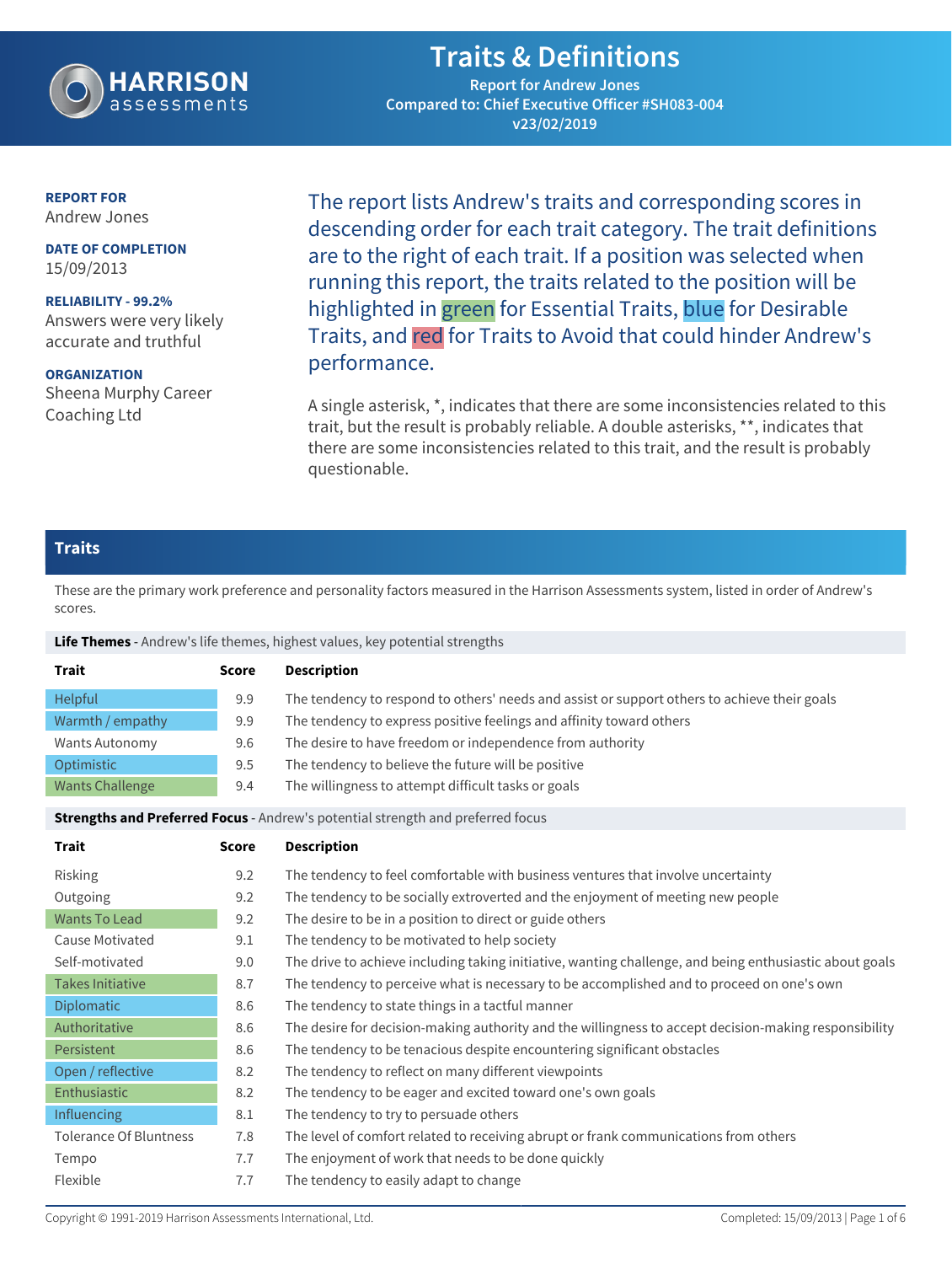

**v23/02/2019**

| <b>Strengths and Preferred Focus</b> - Andrew's potential strength and preferred focus                                                                                                                                                                                   |                                                                                         |                                                                                                                                                                                                                                                                                                                                                                                                                                                                                                                                                                                                                                                                                                                                                                                                                                                                                                    |  |
|--------------------------------------------------------------------------------------------------------------------------------------------------------------------------------------------------------------------------------------------------------------------------|-----------------------------------------------------------------------------------------|----------------------------------------------------------------------------------------------------------------------------------------------------------------------------------------------------------------------------------------------------------------------------------------------------------------------------------------------------------------------------------------------------------------------------------------------------------------------------------------------------------------------------------------------------------------------------------------------------------------------------------------------------------------------------------------------------------------------------------------------------------------------------------------------------------------------------------------------------------------------------------------------------|--|
| <b>Trait</b>                                                                                                                                                                                                                                                             | <b>Score</b>                                                                            | <b>Description</b>                                                                                                                                                                                                                                                                                                                                                                                                                                                                                                                                                                                                                                                                                                                                                                                                                                                                                 |  |
| Analytical                                                                                                                                                                                                                                                               | 7.5                                                                                     | The tendency to logically examine facts and situations (not necessarily analytical ability)                                                                                                                                                                                                                                                                                                                                                                                                                                                                                                                                                                                                                                                                                                                                                                                                        |  |
|                                                                                                                                                                                                                                                                          |                                                                                         | Acceptable Areas - Andrew's moderate strengths and preferences                                                                                                                                                                                                                                                                                                                                                                                                                                                                                                                                                                                                                                                                                                                                                                                                                                     |  |
| <b>Trait</b>                                                                                                                                                                                                                                                             | <b>Score</b>                                                                            | <b>Description</b>                                                                                                                                                                                                                                                                                                                                                                                                                                                                                                                                                                                                                                                                                                                                                                                                                                                                                 |  |
| <b>Wants Recognition</b><br>Frank<br>Self-acceptance<br>Certain<br><b>Wants Frankness</b><br>Intuitive<br>Self-improvement<br>Experimenting                                                                                                                              | 7.3<br>7.1<br>7.0<br>6.8<br>6.8<br>6.6<br>6.6<br>6.4                                    | The desire for positive acknowledgement (from others) related to one's abilities and strengths<br>The tendency to be straightforward, direct, to the point, and forthright<br>The tendency to like oneself ("I'm O.K. the way I am")<br>The tendency to feel confident in one's opinions<br>The desire for others to be direct, straightforward, and to the point<br>The tendency to use hunches to help make decisions (not necessarily intuitive capabilities)<br>The tendency to attempt to develop or better oneself<br>The tendency to try new things and new ways of doing things                                                                                                                                                                                                                                                                                                            |  |
| <b>Wants Stable Career</b>                                                                                                                                                                                                                                               | 5.6                                                                                     | The desire for long-term or permanent employment                                                                                                                                                                                                                                                                                                                                                                                                                                                                                                                                                                                                                                                                                                                                                                                                                                                   |  |
|                                                                                                                                                                                                                                                                          |                                                                                         | Willing to do - Areas in which Andrew is willing if not required a large percentage of the time                                                                                                                                                                                                                                                                                                                                                                                                                                                                                                                                                                                                                                                                                                                                                                                                    |  |
| <b>Trait</b>                                                                                                                                                                                                                                                             | <b>Score</b>                                                                            | <b>Description</b>                                                                                                                                                                                                                                                                                                                                                                                                                                                                                                                                                                                                                                                                                                                                                                                                                                                                                 |  |
| <b>Comfort With Conflict</b><br>Wants High Pay<br>Relaxed<br><b>Enlists Cooperation</b><br>Assertive<br>Collaborative<br>Planning<br><b>Manages Stress Well</b><br>Wants Capable Leader<br><b>Wants Diplomacy</b><br>Systematic<br>Organized<br><b>Analyzes Pitfalls</b> | 5.4<br>5.4<br>5.2<br>5.0<br>4.9<br>4.7<br>4.7<br>4.5<br>4.5<br>4.3<br>4.1<br>3.9<br>3.8 | The tendency to be comfortable with confrontation or strife<br>The desire to earn greater remuneration<br>The tendency to feel at ease or calm while working<br>The tendency to invite others to participate in or join an effort<br>The tendency to put forward personal wants and needs<br>The tendency to collaborate with others when making decisions<br>The tendency to formulate ideas related to the steps and process of accomplishing an objective<br>The tendency to deal effectively with strain and difficulty when it occurs<br>The desire to have a leader one perceives to be capable<br>The desire for others to be tactful<br>The enjoyment of tasks that require carefully or methodically thinking through steps<br>The tendency to place and maintain order in an environment or situation<br>The tendency to scrutinize potential difficulties related to a plan or strategy |  |
|                                                                                                                                                                                                                                                                          |                                                                                         | Prefer Not to Do It - Andrew would prefer to be doing other things than these                                                                                                                                                                                                                                                                                                                                                                                                                                                                                                                                                                                                                                                                                                                                                                                                                      |  |
| <b>Trait</b>                                                                                                                                                                                                                                                             | <b>Score</b>                                                                            | <b>Description</b>                                                                                                                                                                                                                                                                                                                                                                                                                                                                                                                                                                                                                                                                                                                                                                                                                                                                                 |  |
| <b>Tolerance Of Structure</b><br>Enforcing                                                                                                                                                                                                                               | 3.3<br>3.1                                                                              | The tolerance of following rules, schedules, and procedures created by someone else<br>The tendency to insist upon necessary rules being followed                                                                                                                                                                                                                                                                                                                                                                                                                                                                                                                                                                                                                                                                                                                                                  |  |
|                                                                                                                                                                                                                                                                          |                                                                                         | Strongly Prefer Not to Do It - Andrew strongly would prefer to be doing other things than these                                                                                                                                                                                                                                                                                                                                                                                                                                                                                                                                                                                                                                                                                                                                                                                                    |  |
| <b>Trait</b>                                                                                                                                                                                                                                                             | <b>Score</b>                                                                            | <b>Description</b>                                                                                                                                                                                                                                                                                                                                                                                                                                                                                                                                                                                                                                                                                                                                                                                                                                                                                 |  |
| Precise                                                                                                                                                                                                                                                                  | 2.3                                                                                     | The enjoyment of work that requires being exact and the tendency to be detail oriented                                                                                                                                                                                                                                                                                                                                                                                                                                                                                                                                                                                                                                                                                                                                                                                                             |  |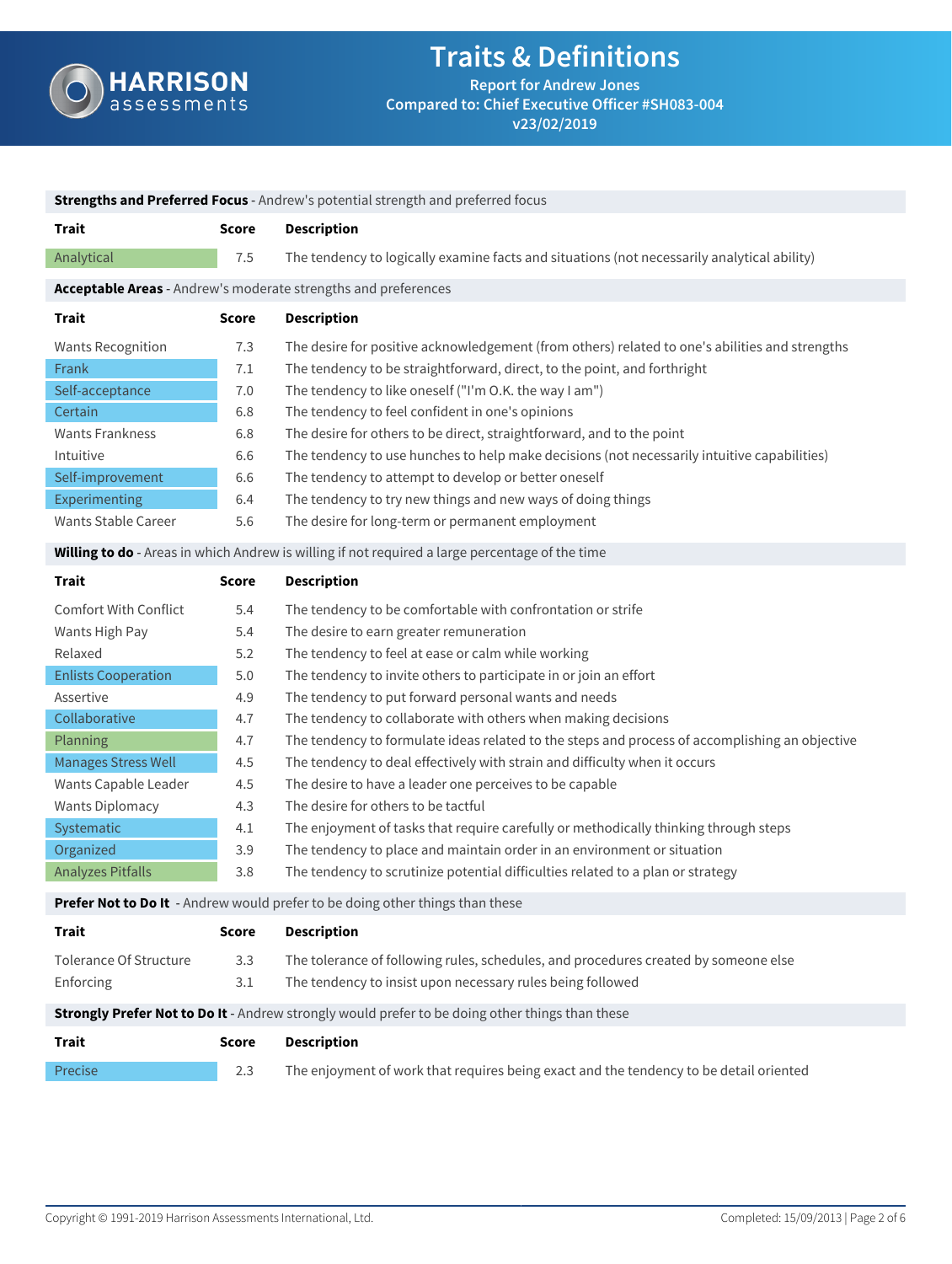

# **Traits & Definitions**

**Report for Andrew Jones Compared to: Chief Executive Officer #SH083-004 v23/02/2019**

### **Retention and Engagement Factors**

These are Andrew's retention and engagement factors listed in order.

| <b>Retention and</b><br><b>Engagement Factors</b> | Score | <b>Description</b>                                                                         |
|---------------------------------------------------|-------|--------------------------------------------------------------------------------------------|
| <b>Wants Social</b><br>Opportunities              | 10.0  | The desire to have a workplace that enables one to meet and interact with others           |
| Wants Development                                 | 9.0   | The desire to have work opportunities to learn new skills or increase abilities            |
| <b>Wants Opinions Valued</b>                      | 8.0   | The desire to have an employer who listens and gives importance to one's views             |
| Wants Personal Help                               | 7.0   | The desire to receive some form of employer support related to one's personal difficulties |
| Wants Work/Life Balance                           | 6.0   | The desire to have sufficient time away from work for rest, enjoyment, or family           |
| <b>Wants Appreciation</b>                         | 5.0   | The desire to have an employer who expresses appreciation for one's work                   |
| Wants To Be Informed                              | 4.0   | The desire to have an employer who freely shares information related to one's work or job  |
| Wants Advancement                                 | 3.0   | The desire to have work opportunities to expand one's career or responsibilities           |
| Wants Quick Pay<br>Increases                      | 2.0   | The desire to have an employer who offers relatively frequent pay increases                |
| Wants Flexible Work<br>Time                       | 1.0   | The desire to have flexible working hours or holiday schedules                             |

### **Task Preferences**

These are tasks listed in order of Andrew's preferences.

| <b>Task Preference</b> | Score | <b>Description</b>                                                                              |
|------------------------|-------|-------------------------------------------------------------------------------------------------|
| <b>Numerical</b>       | 8.0   | The enjoyment of counting, calculating, or analyzing quantities using mathematics               |
| Computers              | 6.6   | The enjoyment of working with electronic machines that calculate, store, or analyze information |
| <b>Public Speaking</b> | 6.5   | The enjoyment of presenting or articulating information to groups of people                     |
| <b>Teaching</b>        | 5.8   | The enjoyment of instructing, training, or educating others                                     |
| Manual Work            | 5.7   | The enjoyment of work that involves using one's hands                                           |
| Artistic               | 5.4   | The enjoyment of making things look beautiful or attractive                                     |
| <b>Driving</b>         | 4.0   | The enjoyment of operating a motor vehicle                                                      |
| Research / learning    | 3.4   | The enjoyment of gathering and comprehending new information                                    |
| Building / making      | 3.0   | The enjoyment of constructing or putting together anything                                      |
| Mechanical             | 2.8   | The enjoyment of work that involves fixing or repairing something                               |
| Clerical               | 2.5   | The enjoyment of tasks such as typing or filing or organizing information                       |
| <b>Physical Work</b>   | 2.5   | The enjoyment of work that involves substantial bodily effort                                   |

#### **Interests**

These are interests listed in order of Andrew's areas of interest.

| <b>Interest</b> | Score | Description                                                                                        |
|-----------------|-------|----------------------------------------------------------------------------------------------------|
| Psychology      | 10.0  | The interest in human mental functions including mannerisms, actions, attitudes, and abilities     |
| Electronics     | 10.0  | The interest in designing, assembling, repairing, or operating automated or computerized equipment |
| Animals         | 10.0  | The interest in working with mammals, birds, reptiles, or fish                                     |
| Food            | 10.0  | The interest in work relating to food                                                              |

Copyright © 1991-2019 Harrison Assessments International, Ltd. Completed: 15/09/2013 | Page 3 of 6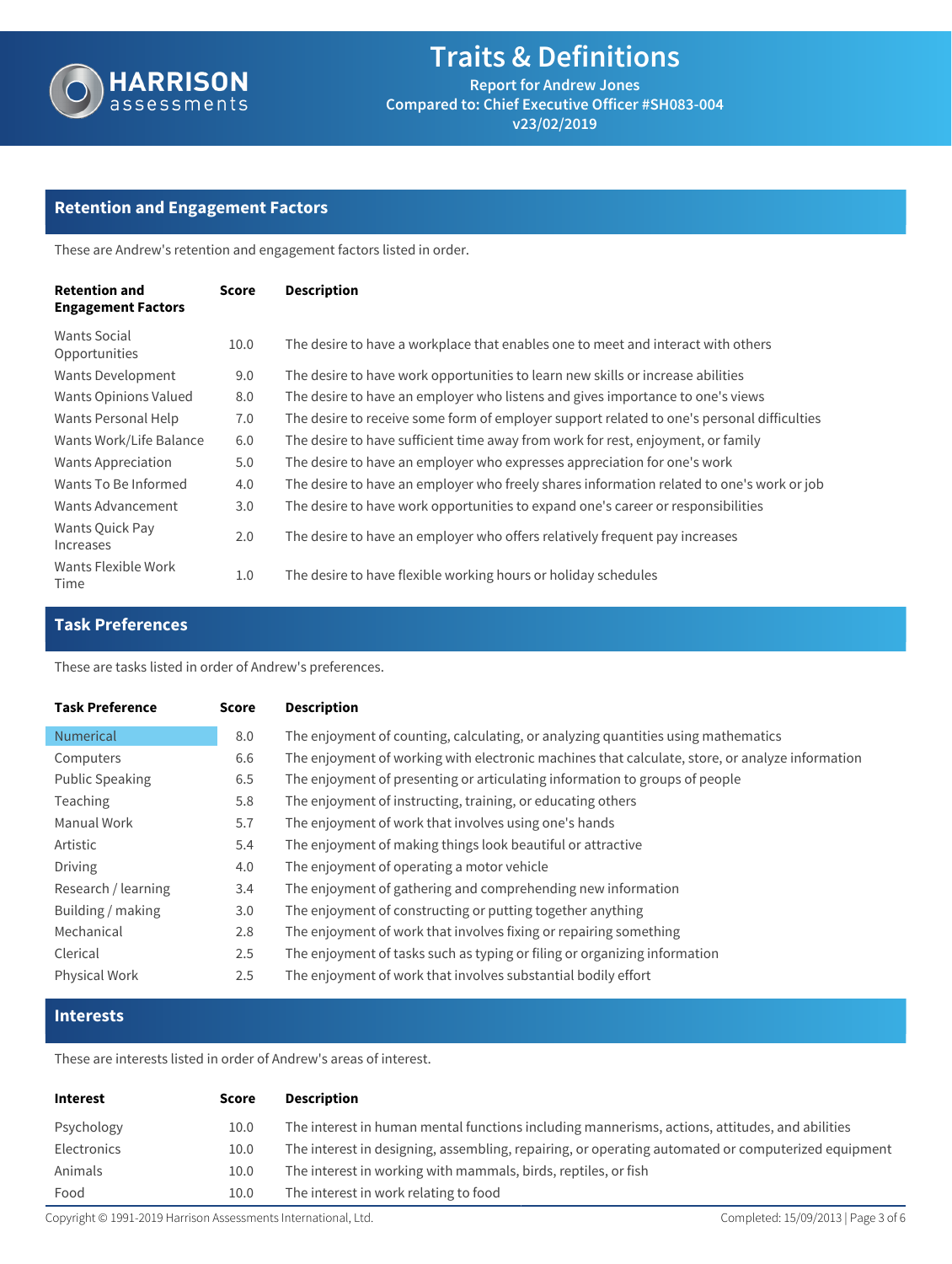

### **Traits & Definitions Report for Andrew Jones Compared to: Chief Executive Officer #SH083-004**

**v23/02/2019**

| <b>Score</b> | <b>Description</b>                                                                                           |
|--------------|--------------------------------------------------------------------------------------------------------------|
| 8.0          | The interest in activity that holds the attention and interest of an audience                                |
| 8.0          | The interest in shrubs, gardening, botany, trees, or farming                                                 |
| 8.0          | The interest in the physical elements that constitute a computer system                                      |
| 8.0          | The interest in the non-tangible program components (i.e. software) of computers                             |
| 7.0          | The interest in commerce or fiscal management                                                                |
| 6.0          | The interest in the physics and chemistry of nature                                                          |
| 6.0          | The interest in any body of knowledge that uses a systematic method for achieving knowledge                  |
| 5.0          | The interest in convincing or influencing others to purchase a product or service                            |
| 5.0          | The interest in the production of products using labor, machines, or chemicals                               |
| 4.0          | The interest in rules created by social institutions to govern society and business                          |
| 3.0          | The interest in the structure, function, growth, evolution, distribution, or taxonomy of living<br>organisms |
| 2.0          | The interest in work that involves frequently taking a journey                                               |
| 2.0          | The interest in work that involves sports                                                                    |
| 2.0          | The interest in at least one of the applied sciences related to healthcare                                   |
| 2.0          | The interest in work that involves formulating words to convey meaning (i.e., journalism or translator)      |
| 2.0          | The interest in working with children                                                                        |
| 2.0          | The interest in health or medicine                                                                           |
|              |                                                                                                              |

### **Work Environment Preferences**

These are work environment preferences listed in Andrew's order of preference.

| <b>Work Environment</b><br><b>Preference</b> | <b>Score</b> | <b>Description</b>                                                                                    |
|----------------------------------------------|--------------|-------------------------------------------------------------------------------------------------------|
| <b>Pressure Tolerance</b>                    | 9.7          | The level of comfort related to working under deadlines and busy schedules                            |
| <b>Public Contact</b>                        | 7.2          | The level of comfort interacting with a wide range of people representative of general society        |
| Sitting                                      | 6.1          | The tolerance of sitting for long periods in which there is no opportunity to stand or walk around    |
| Team                                         | 4.5          | The enjoyment of working closely in a co-operative team effort (not necessarily the ability to do so) |
| Noise                                        | 3.7          | The tolerance of working in an environment that has loud or continuous sounds                         |
| Standing                                     | 3.1          | The tolerance of standing in one place for long periods (no opportunity to sit or walk around)        |
| Outdoors                                     | 2.3          | The desire to work in an outside environment                                                          |
| Repetition                                   | 2.1          | The tolerance of monotonous work: a single activity repeated over and over (e.g. assembly line)       |

### **Behavioral Competencies**

Behavioral competencies are composed of numerous traits, and are listed in order of Andrew's strengths.

| <b>Behavioral Competency</b> | Score | <b>Description</b>                                                                                                                                                                             |
|------------------------------|-------|------------------------------------------------------------------------------------------------------------------------------------------------------------------------------------------------|
| Handles Autonomy             | 9.3   | The tendency to have the motivation and self-reliance necessary for a significant amount of<br>independence from immediate supervision (does not indicate the necessary job related knowledge) |
| <b>Provides Direction</b>    | 9.0   | The tendency to provide others with clear direction or guidance                                                                                                                                |
| People Oriented              | 8.7   | The tendency to positively interact with others                                                                                                                                                |
| <b>Handles Conflict</b>      | 8.7   | The tendency to skillfully face discord or strife, and the interpersonal skills necessary to deal with it<br>effectively                                                                       |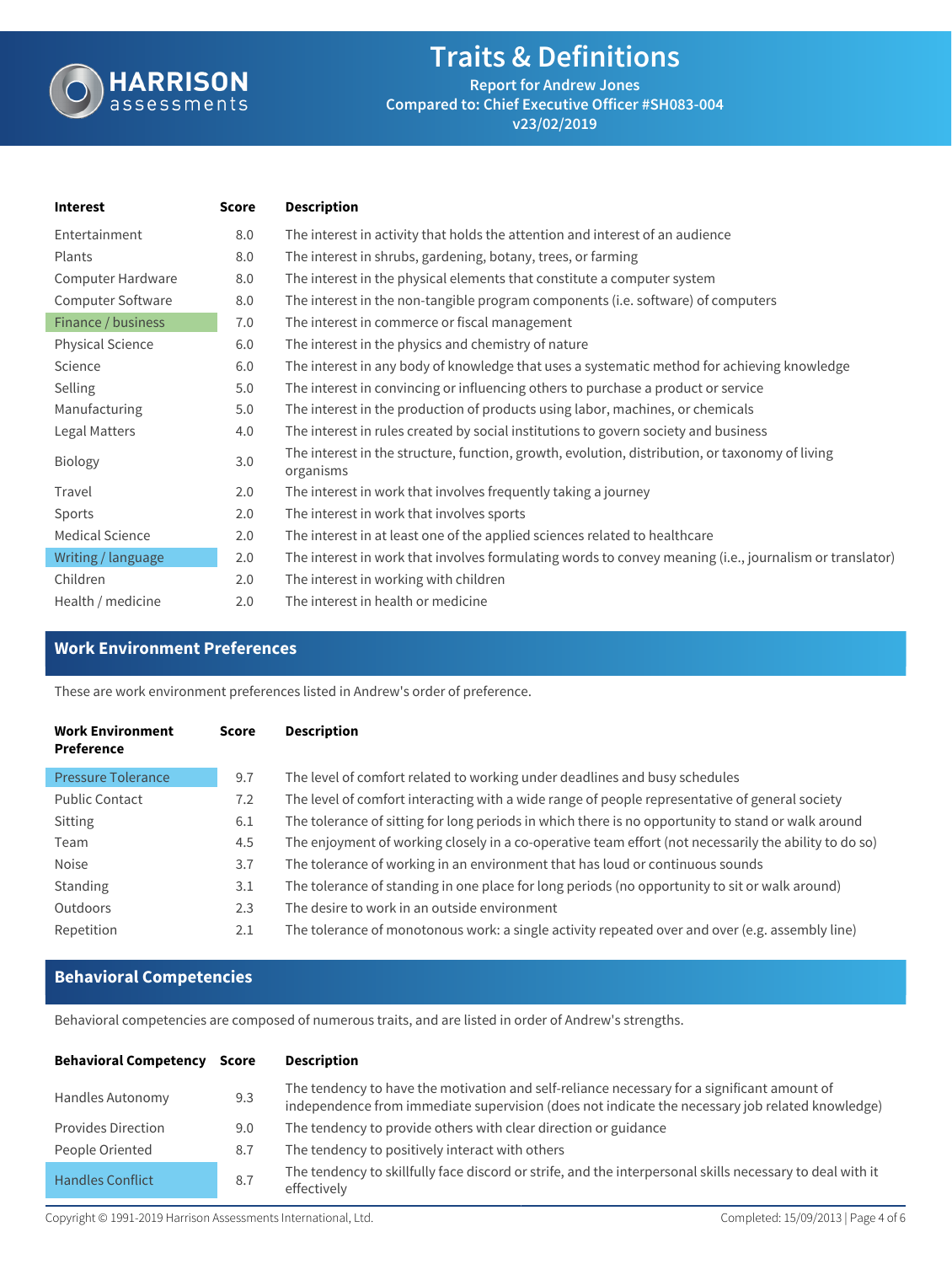

| <b>Behavioral Competency</b>    | Score | <b>Description</b>                                                                                                          |
|---------------------------------|-------|-----------------------------------------------------------------------------------------------------------------------------|
| Organizational<br>Compatibility | 8.6   | The tendency to work co-operatively with others (assuming sufficient job related knowledge and<br>team compatibility)       |
| Interpersonal Skills            | 8.3   | The tendency to have a balance of traits that relate to effective interaction with others                                   |
| Coaching                        | 8.3   | The tendency to effectively facilitate the development of others (one-to-one interactions)                                  |
| Receives Correction             | 8.0   | The tendency to accept guidance intended to improve performance                                                             |
| Innovative                      | 7.9   | The tendency to create new and more effective ways of doing things                                                          |
| Doesn't Need Structure          | 7.8   | The tendency to work effectively without much structure (assuming sufficient job related knowledge)                         |
| Self-employed                   | 6.9   | The tendency to be effective when self-employed (does not necessarily indicate sufficient business-<br>related knowledge)   |
| Negotiating                     | 6.3   | The tendency to bargain in order to reach a beneficial agreement                                                            |
| <b>Tolerance Of Evasiveness</b> | 6.0   | The level of comfort related to dealing with people who are indirect or lacking in frankness                                |
| <b>Effective Enforcing</b>      | 5.0   | The tendency to skillfully correct others when they are violating rules or performing poorly                                |
| Judgment (strategic)            | 2.1   | The tendency to have a balance of traits necessary to discern pertinent information, and formulate an<br>effective strategy |

### **Traits to Avoid for this Position**

These traits to avoid are related to the position selected. If they are highlighted in red, it indicates that trait may hinder Andrew's performance.

| <b>Traits to Avoid for this</b><br><b>Position</b> | <b>Score</b> | <b>Description</b>                                                                                                                            |
|----------------------------------------------------|--------------|-----------------------------------------------------------------------------------------------------------------------------------------------|
| Permissive                                         | 6.8          | The tendency to be warm and empathetic without sufficiently enforcing rules or holding others<br>accountable                                  |
| <b>Blindly Optimistic</b>                          | 5.7          | The tendency to focus on the possible benefits of a plan or strategy without sufficiently analyzing the<br>potential difficulties or pitfalls |
| Impulsive                                          | 5.4          | The tendency to take risks without sufficient analysis of the potential difficulties                                                          |
| Authoritarian                                      | 3.9          | The tendency to make decisions independently without sufficiently collaborating with others                                                   |
| Evasive                                            | 1.5          | The tendency to be tactful without being sufficiently direct                                                                                  |
| Defensive                                          | 0.3          | The tendency to be self-accepting without sufficiently intending to improve                                                                   |
| Dogmatic                                           | 0.0          | The tendency to be certain of opinions without sufficiently being open to different ideas                                                     |
| Pay Minus Motivation                               | 0.0          | The tendency to have a desire for money that is greater than the personal drive necessary to earn it                                          |
| Skeptical                                          | 0.0          | The tendency to focus on the potential difficulties of a plan or strategy without giving sufficient<br>emphasis to the potential benefits     |
| Forceful Enforcing                                 | 0.0          | The tendency to enforce rules without sufficiently enlisting others' cooperation                                                              |
| Harsh                                              | 0.0          | The tendency to enforce rules without giving sufficient emphasis to building rapport or being<br>empathetic                                   |
| Blunt                                              | 0.0          | The tendency to be frank or direct without being sufficiently tactful or diplomatic                                                           |
| Self-critical                                      | 0.0          | The tendency to seek self-improvement without sufficiently being self-accepting                                                               |
| Dominating                                         | 0.0          | The tendency to be assertive of one's needs without sufficiently being helpful to others                                                      |
| Insensitive                                        | 0.0          | The tendency to be assertive with one's own needs without being sufficiently warm and empathetic                                              |